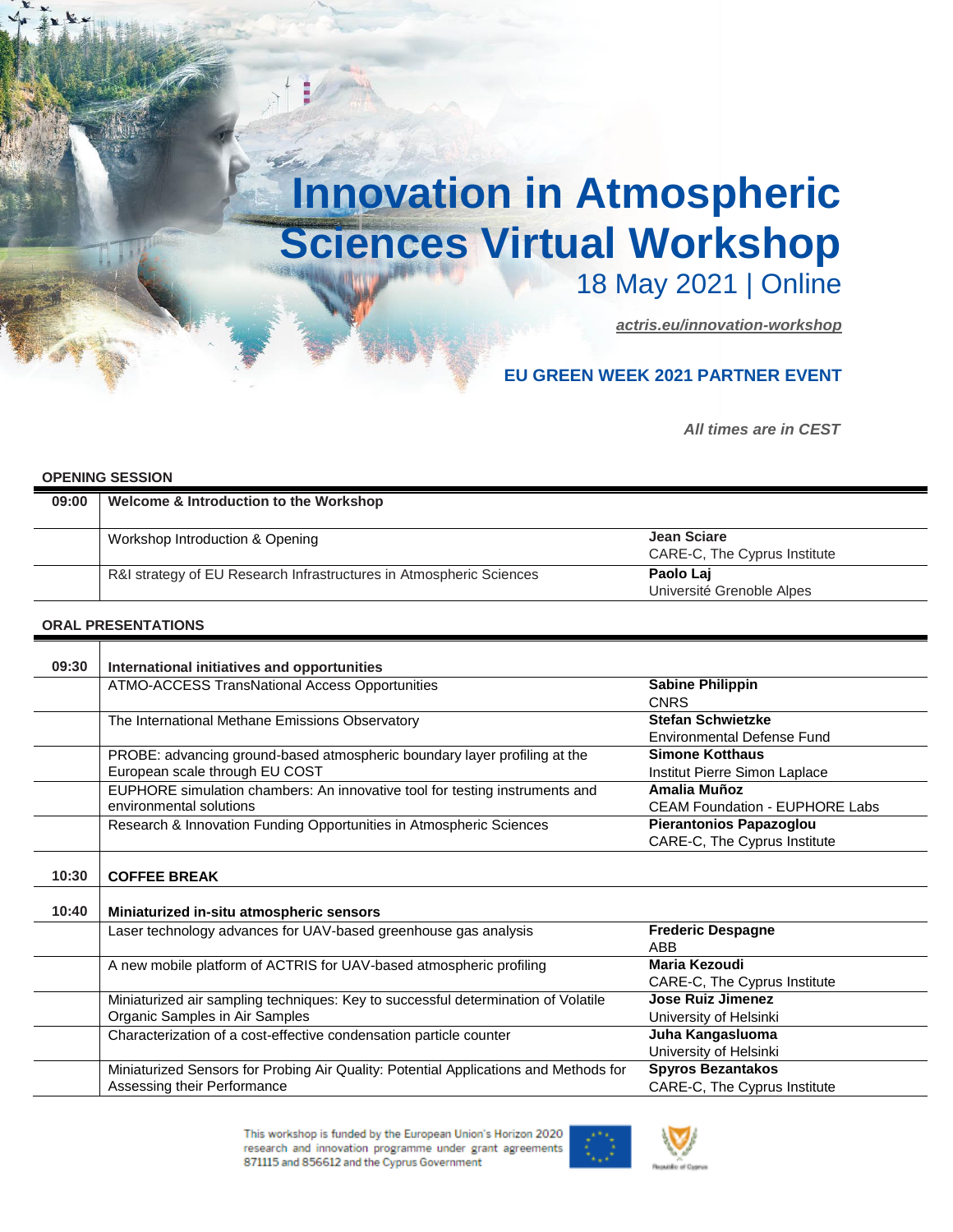| 11:40 | International initiatives and opportunities                                                                                                            |                                                                                            |
|-------|--------------------------------------------------------------------------------------------------------------------------------------------------------|--------------------------------------------------------------------------------------------|
|       | Towards an observation-based monitoring capacity for anthropogenic emissions of<br>CO <sub>2</sub>                                                     | <b>Richard Engelen</b><br><b>ECMWF</b>                                                     |
|       | EUMETSAT Innovation in Aerosol and Cloud Characterisation                                                                                              | <b>Thierry Marbach</b><br><b>EUMETSAT</b>                                                  |
|       | Integrated In-Situ Observations, An Asset to Verify the Climate Policy Actions and<br>Adopting Green Economy                                           | <b>Hanna Lappalainen</b><br>University of Helsinki                                         |
|       | NRT provision of aerosol remote sensing profiles to CAMS: An ACTRIS/EARLINET<br>pilot system                                                           | <b>Lucia Mona</b><br><b>CNR</b>                                                            |
| 12:20 | <b>LUNCH BREAK</b>                                                                                                                                     |                                                                                            |
| 13:00 | Recent developments in Remote Sensing and Mass Spectrometry                                                                                            |                                                                                            |
|       | Tropospheric temperature and humidity profiling with a new compact, relatively low<br>cost lidar system developed by Raimetrics S.A.                   | <b>George Tsaknakis</b><br>RAYMETRICS S.A.                                                 |
|       | Innovation solutions for Air Quality monitoring and LIDAR calibration                                                                                  | <b>Guido Di Donfrancesco</b><br>ALA Advanced Lidar Applications s.r.l.                     |
|       | Single analyzer for gas-phase and the condensed organics                                                                                               | <b>Jens Herbig</b><br>IONICON Analytik Ges.m.b.H.                                          |
|       | Observe twice as many molecular species with your high resolution mass<br>spectrometer by using a MION?                                                | <b>HJ Jost</b><br>Karsa Ltd                                                                |
|       | Recent Developments for the Aerosol Chemical Speciation Monitor                                                                                        | <b>Philip Croteau</b><br>Aerodyne Research, Inc                                            |
| 14:00 | <b>Advances in Atmospheric Modelling</b>                                                                                                               |                                                                                            |
|       | Aria Technologies: Experience In The Middle East And Latest Innovations In Air<br><b>Quality Modelling</b>                                             | <b>Fanny Velay</b><br><b>ARIA Technologies</b>                                             |
|       | Origins, monitoring the near-real-time greenhouse gas emissions for a low-carbon<br>transition                                                         | Jinghui Lian<br>Origins Earth                                                              |
|       | Insights on multi-time resolution PMF: testing different time resolutions and<br>uncertainty weightings                                                | <b>Marta Via</b><br><b>IDAEA-CSIC</b>                                                      |
| 14:30 | <b>COFFEE BREAK</b>                                                                                                                                    |                                                                                            |
| 14:40 | New in-situ aerosol instrumentation                                                                                                                    |                                                                                            |
|       | Harmonization of in-situ number concentration and size distribution measurement<br>techniques                                                          | <b>Sebastian Schmitt</b><br><b>TSI GmbH</b>                                                |
|       | The M2AS: Mass and Mobility Aerosol Size distribution measurement with the<br><b>CPMA</b>                                                              | <b>David Walker</b><br><b>Cambustion Ltd</b>                                               |
|       | A dual-wavelength photo-thermal interferometer for the determination of aerosol<br>optical absorption coefficient and the absorption agnstrom exponent | Luka Drinovec<br>Haze Instruments d.o.o.                                                   |
|       | Improved sampling of aerosol nanoparticles - Example of a collaboration between<br>academic and industry                                               | <b>Katrianne Lehtipalo</b><br>University of Helsinki & Finnish<br>Meteorological Institute |
| 15:30 | New in-situ gas instrumentation                                                                                                                        |                                                                                            |
|       | All-in-one instruments for monitoring of air pollutants and greenhouse gases                                                                           | <b>Morten Hundt</b><br><b>MIRO Analytical AG</b>                                           |
|       | SPECTRONUS™ - A high precision multi species GHG analyzer for the next<br>generation of observation networks and process studies                       | <b>Jost Lavric</b><br>Ecotech                                                              |
|       | Continuous Monitoring Of Greenhouse Gases And Hazardous Air Pollutants With<br>Cavity Ring-Down Spectroscopy                                           | <b>Magdalena Hofmann</b><br>Picarro                                                        |
|       | Development of on-line and field TD-GC-FID/MS for automatic and continuous<br>ambient air monitoring                                                   | <b>Franck Amiet</b><br><b>Chromatotec Group</b>                                            |